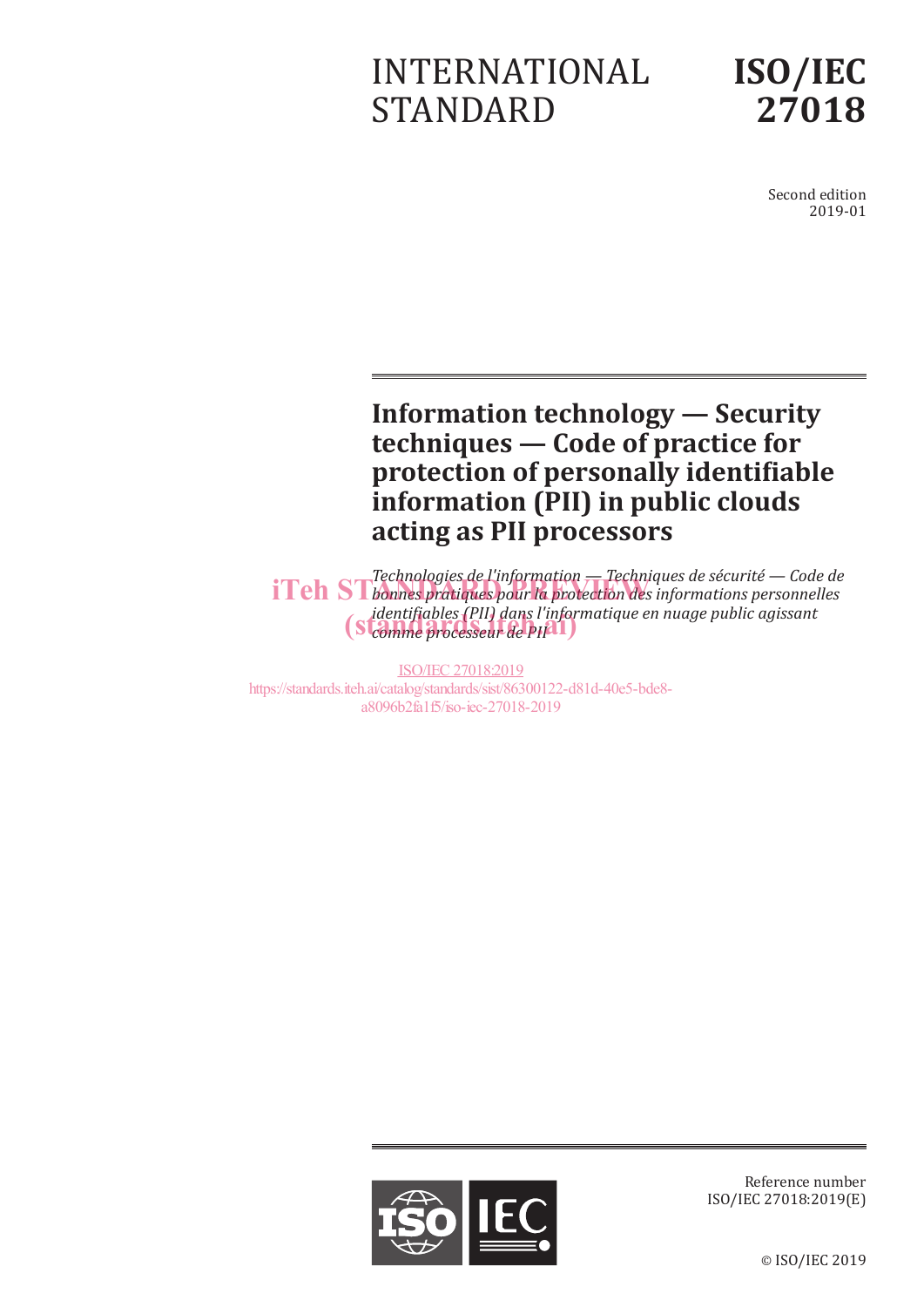# iTeh STANDARD PREVIEW (standards.iteh.ai)

ISO/IEC 27018:2019 https://standards.iteh.ai/catalog/standards/sist/86300122-d81d-40e5-bde8 a8096b2fa1f5/iso-iec-27018-2019



## **COPYRIGHT PROTECTED DOCUMENT**

#### © ISO/IEC 2019

All rights reserved. Unless otherwise specified, or required in the context of its implementation, no part of this publication may be reproduced or utilized otherwise in any form or by any means, electronic or mechanical, including photocopying, or posting on the internet or an intranet, without prior written permission. Permission can be requested from either ISO at the address below or ISO's member body in the country of the requester.

ISO copyright office CP 401 • Ch. de Blandonnet 8 CH-1214 Vernier, Geneva Phone: +41 22 749 01 11 Fax: +41 22 749 09 47 Email: copyright@iso.org Website: www.iso.org

Published in Switzerland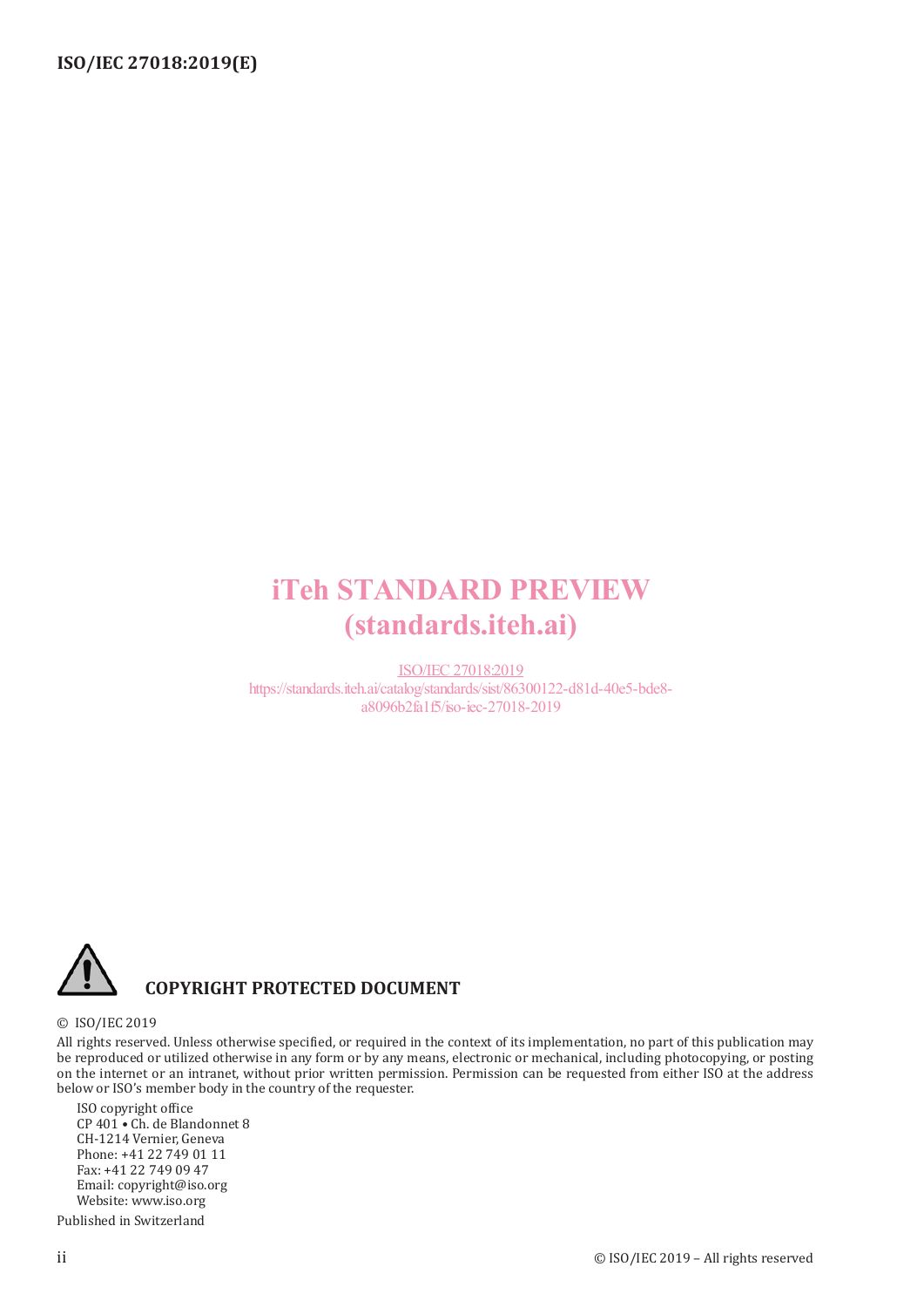## **Contents**

| . .<br>×<br>×<br>×<br>۰, |
|--------------------------|
|--------------------------|

| 1  |                                                                                                                                                                                                                                     |                                                                                   |  |  |  |  |  |  |
|----|-------------------------------------------------------------------------------------------------------------------------------------------------------------------------------------------------------------------------------------|-----------------------------------------------------------------------------------|--|--|--|--|--|--|
| 2  |                                                                                                                                                                                                                                     |                                                                                   |  |  |  |  |  |  |
|    |                                                                                                                                                                                                                                     |                                                                                   |  |  |  |  |  |  |
| 3  |                                                                                                                                                                                                                                     |                                                                                   |  |  |  |  |  |  |
| 4  |                                                                                                                                                                                                                                     |                                                                                   |  |  |  |  |  |  |
|    | 4.1<br>4.2                                                                                                                                                                                                                          |                                                                                   |  |  |  |  |  |  |
|    |                                                                                                                                                                                                                                     |                                                                                   |  |  |  |  |  |  |
| 5  |                                                                                                                                                                                                                                     |                                                                                   |  |  |  |  |  |  |
|    | 5.1<br>5.1.1                                                                                                                                                                                                                        |                                                                                   |  |  |  |  |  |  |
|    |                                                                                                                                                                                                                                     | 5.1.2                                                                             |  |  |  |  |  |  |
|    |                                                                                                                                                                                                                                     |                                                                                   |  |  |  |  |  |  |
| 6  | 6.1                                                                                                                                                                                                                                 | Organization of information security <b>Executive Security</b> 35                 |  |  |  |  |  |  |
|    |                                                                                                                                                                                                                                     | 6.1.1                                                                             |  |  |  |  |  |  |
|    |                                                                                                                                                                                                                                     | 6.1.2                                                                             |  |  |  |  |  |  |
|    |                                                                                                                                                                                                                                     | 6.1.3                                                                             |  |  |  |  |  |  |
|    |                                                                                                                                                                                                                                     | 6.1.4                                                                             |  |  |  |  |  |  |
|    |                                                                                                                                                                                                                                     | Information security in project management E.W.<br>6.1.5                          |  |  |  |  |  |  |
|    |                                                                                                                                                                                                                                     | 6.2 Mobile devices and teleworking<br>Human resource security tandards.itch.ai) 5 |  |  |  |  |  |  |
| 7  |                                                                                                                                                                                                                                     |                                                                                   |  |  |  |  |  |  |
|    | 7.1                                                                                                                                                                                                                                 |                                                                                   |  |  |  |  |  |  |
|    | 7.2                                                                                                                                                                                                                                 |                                                                                   |  |  |  |  |  |  |
|    |                                                                                                                                                                                                                                     |                                                                                   |  |  |  |  |  |  |
|    |                                                                                                                                                                                                                                     | 7.2.2                                                                             |  |  |  |  |  |  |
|    | 7.3                                                                                                                                                                                                                                 | 7.2.3                                                                             |  |  |  |  |  |  |
|    |                                                                                                                                                                                                                                     |                                                                                   |  |  |  |  |  |  |
| 8  |                                                                                                                                                                                                                                     | Asset management <b>Management</b> 6                                              |  |  |  |  |  |  |
| 9  | Access control <b>control and the control of the control</b> of the control of the control of the control of the control of the control of the control of the control of the control of the control of the control of the control o |                                                                                   |  |  |  |  |  |  |
|    | 9.1                                                                                                                                                                                                                                 |                                                                                   |  |  |  |  |  |  |
|    | 9.2                                                                                                                                                                                                                                 |                                                                                   |  |  |  |  |  |  |
|    |                                                                                                                                                                                                                                     | 9.2.1 User registration and de-registration <b>Construction</b> 27                |  |  |  |  |  |  |
|    |                                                                                                                                                                                                                                     | 9.2.2<br>9.2.3                                                                    |  |  |  |  |  |  |
|    |                                                                                                                                                                                                                                     | 9.2.4                                                                             |  |  |  |  |  |  |
|    |                                                                                                                                                                                                                                     | 9.2.5                                                                             |  |  |  |  |  |  |
|    |                                                                                                                                                                                                                                     | 9.2.6                                                                             |  |  |  |  |  |  |
|    | 9.3                                                                                                                                                                                                                                 |                                                                                   |  |  |  |  |  |  |
|    |                                                                                                                                                                                                                                     | 9.3.1                                                                             |  |  |  |  |  |  |
|    | 9.4                                                                                                                                                                                                                                 |                                                                                   |  |  |  |  |  |  |
|    |                                                                                                                                                                                                                                     | 9.4.1                                                                             |  |  |  |  |  |  |
|    |                                                                                                                                                                                                                                     | 9.4.2                                                                             |  |  |  |  |  |  |
|    |                                                                                                                                                                                                                                     | 9.4.3<br>9.4.4                                                                    |  |  |  |  |  |  |
|    |                                                                                                                                                                                                                                     | 9.4.5                                                                             |  |  |  |  |  |  |
|    |                                                                                                                                                                                                                                     |                                                                                   |  |  |  |  |  |  |
| 10 |                                                                                                                                                                                                                                     |                                                                                   |  |  |  |  |  |  |
|    | 10.1                                                                                                                                                                                                                                |                                                                                   |  |  |  |  |  |  |
|    |                                                                                                                                                                                                                                     |                                                                                   |  |  |  |  |  |  |
|    |                                                                                                                                                                                                                                     |                                                                                   |  |  |  |  |  |  |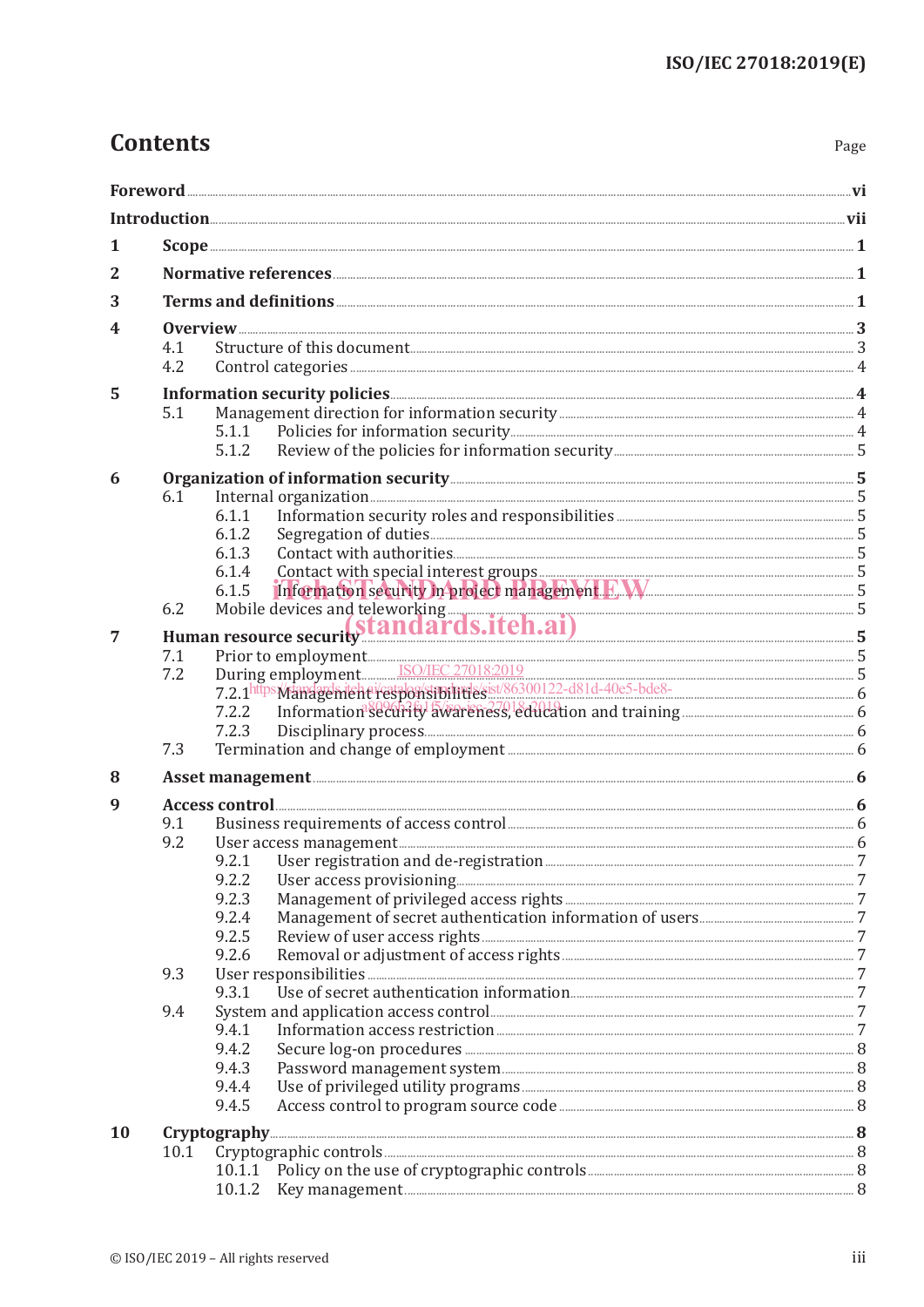| 11 |                                                                                                                                                                                                                                                       |                                   |                                                                                                                                        |  |  |  |  |  |
|----|-------------------------------------------------------------------------------------------------------------------------------------------------------------------------------------------------------------------------------------------------------|-----------------------------------|----------------------------------------------------------------------------------------------------------------------------------------|--|--|--|--|--|
|    | 11.1                                                                                                                                                                                                                                                  |                                   |                                                                                                                                        |  |  |  |  |  |
|    | 11.2                                                                                                                                                                                                                                                  |                                   |                                                                                                                                        |  |  |  |  |  |
|    |                                                                                                                                                                                                                                                       | 11.2.1                            |                                                                                                                                        |  |  |  |  |  |
|    |                                                                                                                                                                                                                                                       | 11.2.2                            |                                                                                                                                        |  |  |  |  |  |
|    |                                                                                                                                                                                                                                                       | 11.2.3                            |                                                                                                                                        |  |  |  |  |  |
|    |                                                                                                                                                                                                                                                       | 11.2.4                            |                                                                                                                                        |  |  |  |  |  |
|    |                                                                                                                                                                                                                                                       | 11.2.5                            |                                                                                                                                        |  |  |  |  |  |
|    |                                                                                                                                                                                                                                                       | 11.2.6                            |                                                                                                                                        |  |  |  |  |  |
|    |                                                                                                                                                                                                                                                       | 11.2.7                            |                                                                                                                                        |  |  |  |  |  |
|    |                                                                                                                                                                                                                                                       | 11.2.8                            |                                                                                                                                        |  |  |  |  |  |
|    |                                                                                                                                                                                                                                                       | 11.2.9                            |                                                                                                                                        |  |  |  |  |  |
| 12 | Operations security <b>2000 COVIDENTS</b> 9                                                                                                                                                                                                           |                                   |                                                                                                                                        |  |  |  |  |  |
|    | 12.1                                                                                                                                                                                                                                                  |                                   |                                                                                                                                        |  |  |  |  |  |
|    |                                                                                                                                                                                                                                                       |                                   |                                                                                                                                        |  |  |  |  |  |
|    |                                                                                                                                                                                                                                                       | 12.1.2                            | Change management 10                                                                                                                   |  |  |  |  |  |
|    |                                                                                                                                                                                                                                                       | 12.1.3                            |                                                                                                                                        |  |  |  |  |  |
|    |                                                                                                                                                                                                                                                       | 12.1.4                            |                                                                                                                                        |  |  |  |  |  |
|    | 12.2                                                                                                                                                                                                                                                  |                                   |                                                                                                                                        |  |  |  |  |  |
|    | 12.3                                                                                                                                                                                                                                                  |                                   |                                                                                                                                        |  |  |  |  |  |
|    |                                                                                                                                                                                                                                                       |                                   |                                                                                                                                        |  |  |  |  |  |
|    | 12.4                                                                                                                                                                                                                                                  |                                   |                                                                                                                                        |  |  |  |  |  |
|    |                                                                                                                                                                                                                                                       |                                   |                                                                                                                                        |  |  |  |  |  |
|    |                                                                                                                                                                                                                                                       |                                   |                                                                                                                                        |  |  |  |  |  |
|    |                                                                                                                                                                                                                                                       |                                   | 12.4.2 Protection of log information<br>12.4.3 Administrator and operator logs <b>EDPREVIEW</b> 12.4.3 Administrator and operator logs |  |  |  |  |  |
|    |                                                                                                                                                                                                                                                       |                                   |                                                                                                                                        |  |  |  |  |  |
|    | 12.5                                                                                                                                                                                                                                                  |                                   | 12.4.4 Clock synchronization ndards.itch.ai) 22.4.4 Clock synchronization and architectural control of operational software            |  |  |  |  |  |
|    |                                                                                                                                                                                                                                                       |                                   |                                                                                                                                        |  |  |  |  |  |
|    |                                                                                                                                                                                                                                                       |                                   |                                                                                                                                        |  |  |  |  |  |
|    |                                                                                                                                                                                                                                                       |                                   |                                                                                                                                        |  |  |  |  |  |
| 13 | 12.6 Technical vulnerability management<br>12.7 Information systems audit considerations <sup>2018.2019</sup><br>https://standards.iteh.ai/catalog/standards/sist/86300122-d81d-40e5-bde8-<br><b>Communications security</b><br>12.1 Network security |                                   |                                                                                                                                        |  |  |  |  |  |
|    |                                                                                                                                                                                                                                                       |                                   |                                                                                                                                        |  |  |  |  |  |
|    | 13.2                                                                                                                                                                                                                                                  |                                   |                                                                                                                                        |  |  |  |  |  |
|    |                                                                                                                                                                                                                                                       | 13.2.1                            |                                                                                                                                        |  |  |  |  |  |
|    |                                                                                                                                                                                                                                                       | 13.2.2                            |                                                                                                                                        |  |  |  |  |  |
|    |                                                                                                                                                                                                                                                       | 13.2.3                            |                                                                                                                                        |  |  |  |  |  |
|    |                                                                                                                                                                                                                                                       |                                   |                                                                                                                                        |  |  |  |  |  |
| 14 |                                                                                                                                                                                                                                                       |                                   | System acquisition, development and maintenance <b>manufacture of the Contract of August</b> 13                                        |  |  |  |  |  |
| 15 |                                                                                                                                                                                                                                                       |                                   |                                                                                                                                        |  |  |  |  |  |
|    |                                                                                                                                                                                                                                                       |                                   |                                                                                                                                        |  |  |  |  |  |
| 16 | Information security incident management 23 and 23                                                                                                                                                                                                    |                                   |                                                                                                                                        |  |  |  |  |  |
|    | 16.1                                                                                                                                                                                                                                                  |                                   |                                                                                                                                        |  |  |  |  |  |
|    |                                                                                                                                                                                                                                                       |                                   |                                                                                                                                        |  |  |  |  |  |
|    |                                                                                                                                                                                                                                                       |                                   |                                                                                                                                        |  |  |  |  |  |
|    |                                                                                                                                                                                                                                                       |                                   |                                                                                                                                        |  |  |  |  |  |
|    |                                                                                                                                                                                                                                                       |                                   |                                                                                                                                        |  |  |  |  |  |
|    |                                                                                                                                                                                                                                                       |                                   |                                                                                                                                        |  |  |  |  |  |
|    |                                                                                                                                                                                                                                                       | 16.1.6                            |                                                                                                                                        |  |  |  |  |  |
|    |                                                                                                                                                                                                                                                       |                                   |                                                                                                                                        |  |  |  |  |  |
| 17 |                                                                                                                                                                                                                                                       |                                   | Information security aspects of business continuity management <b>Manual</b> 14                                                        |  |  |  |  |  |
| 18 |                                                                                                                                                                                                                                                       | Compliance <b>communicates</b> 14 |                                                                                                                                        |  |  |  |  |  |
|    | 18.1                                                                                                                                                                                                                                                  |                                   |                                                                                                                                        |  |  |  |  |  |
|    | 18.2                                                                                                                                                                                                                                                  |                                   |                                                                                                                                        |  |  |  |  |  |
|    |                                                                                                                                                                                                                                                       | 18.2.1                            |                                                                                                                                        |  |  |  |  |  |
|    |                                                                                                                                                                                                                                                       | 18.2.2                            |                                                                                                                                        |  |  |  |  |  |
|    |                                                                                                                                                                                                                                                       | 18.2.3                            |                                                                                                                                        |  |  |  |  |  |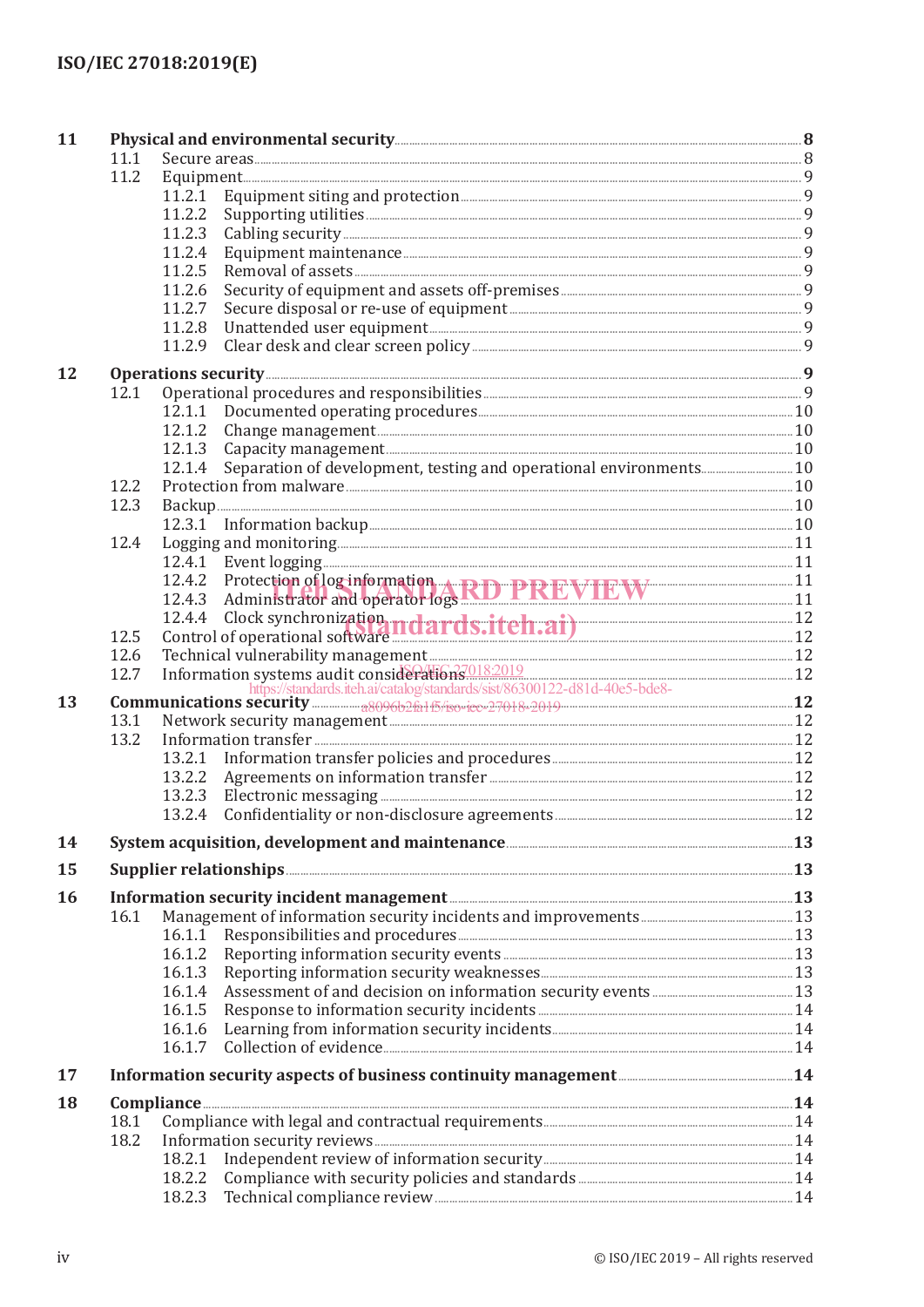| Annex A (normative) Public cloud PII processor extended control set for PII protection15 |    |
|------------------------------------------------------------------------------------------|----|
| <b>Bibliography</b>                                                                      | 23 |

# iTeh STANDARD PREVIEW (standards.iteh.ai)

ISO/IEC 27018:2019 https://standards.iteh.ai/catalog/standards/sist/86300122-d81d-40e5-bde8 a8096b2fa1f5/iso-iec-27018-2019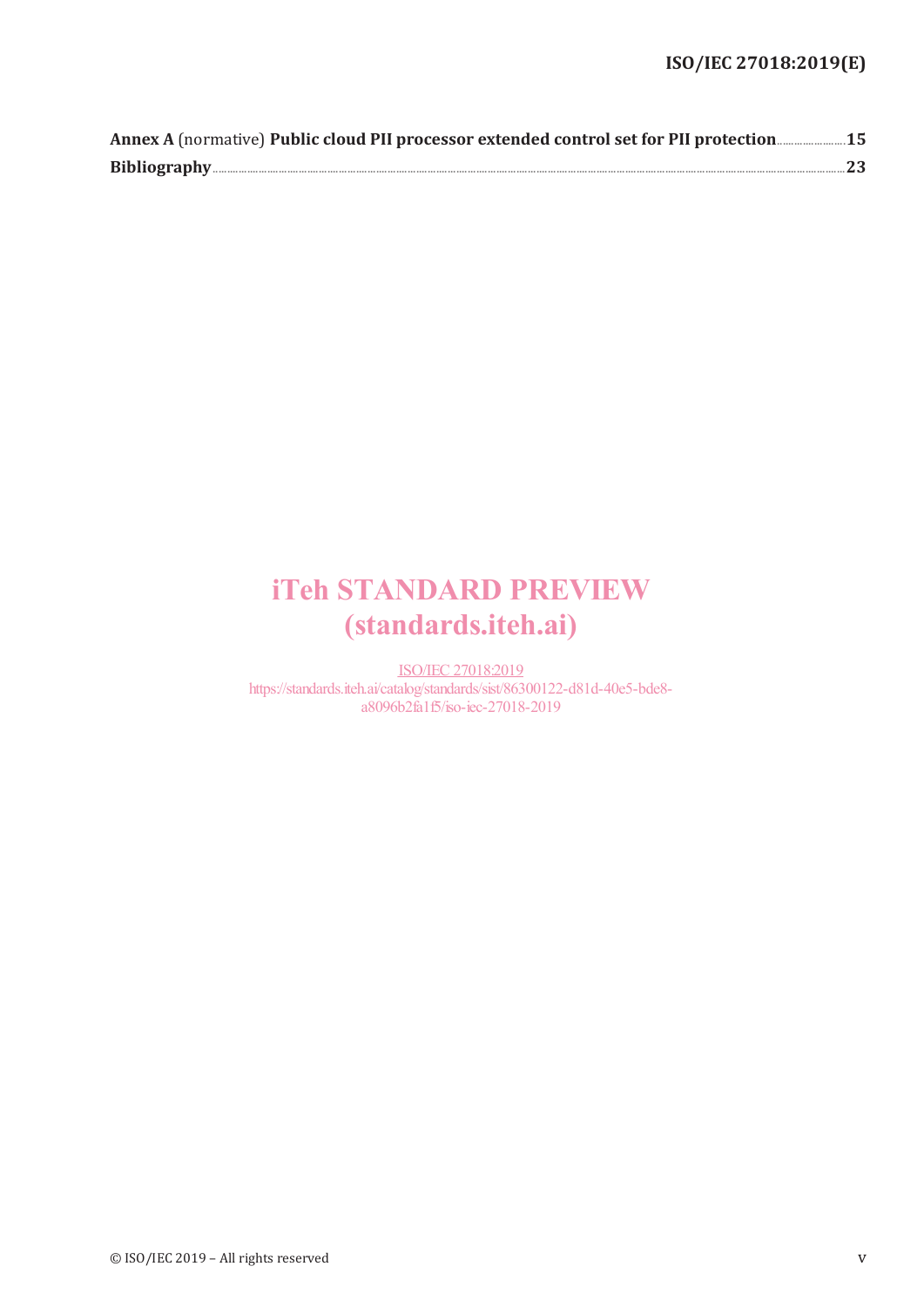## **Foreword**

ISO (the International Organization for Standardization) and IEC (the International Electrotechnical Commission) form the specialized system for worldwide standardization. National bodies that are members of ISO or IEC participate in the development of International Standards through technical committees established by the respective organization to deal with particular fields of technical activity. ISO and IEC technical committees collaborate in fields of mutual interest. Other international organizations, governmental and non-governmental, in liaison with ISO and IEC, also take part in the work. In the field of information technology, ISO and IEC have established a joint technical committee, ISO/IEC JTC 1.

The procedures used to develop this document and those intended for its further maintenance are described in the ISO/IEC Directives, Part 1. In particular, the different approval criteria needed for the different types of document should be noted. This document was drafted in accordance with the editorial rules of the ISO/IEC Directives, Part 2 (see www.iso.org/directives).

Attention is drawn to the possibility that some of the elements of this document may be the subject of patent rights. ISO and IEC shall not be held responsible for identifying any or all such patent rights. Details of any patent rights identified during the development of the document will be in the Introduction and/or on the ISO list of patent declarations received (see www.iso.org/patents).

Any trade name used in this document is information given for the convenience of users and does not constitute an endorsement.

For an explanation of the voluntary nature of standards, the meaning of ISO specific terms and<br>expressions related to conformity assessment, as well as information about ISO's adherence to the expressions related to conformity assessment, as well as information about ISO's adherence to the world Trade Organization (WTO) principles in the Technical Barriers to Trade (TBT) see www.iso .org/iso/foreword.html.

This document was prepared by Technica<sup>ISO</sup> Thi<sup>8201</sup>80/IEC ITC 1, *Information technology*, Subcommittee SC 27, *IT Security techniques*. https://standards.iteh.ai/catalog/standards/sist/86300122-d81d-40e5-bde8 a8096b2fa1f5/iso-iec-27018-2019

This second edition cancels and replaces the first edition (ISO/IEC 27018:2014), of which it constitutes a minor revision. The main change compared to the previous edition is the correction of an editorial mistake in Annex A.

Any feedback or questions on this document should be directed to the user's national standards body. A complete listing of these bodies can be found at www.iso.org/members.html.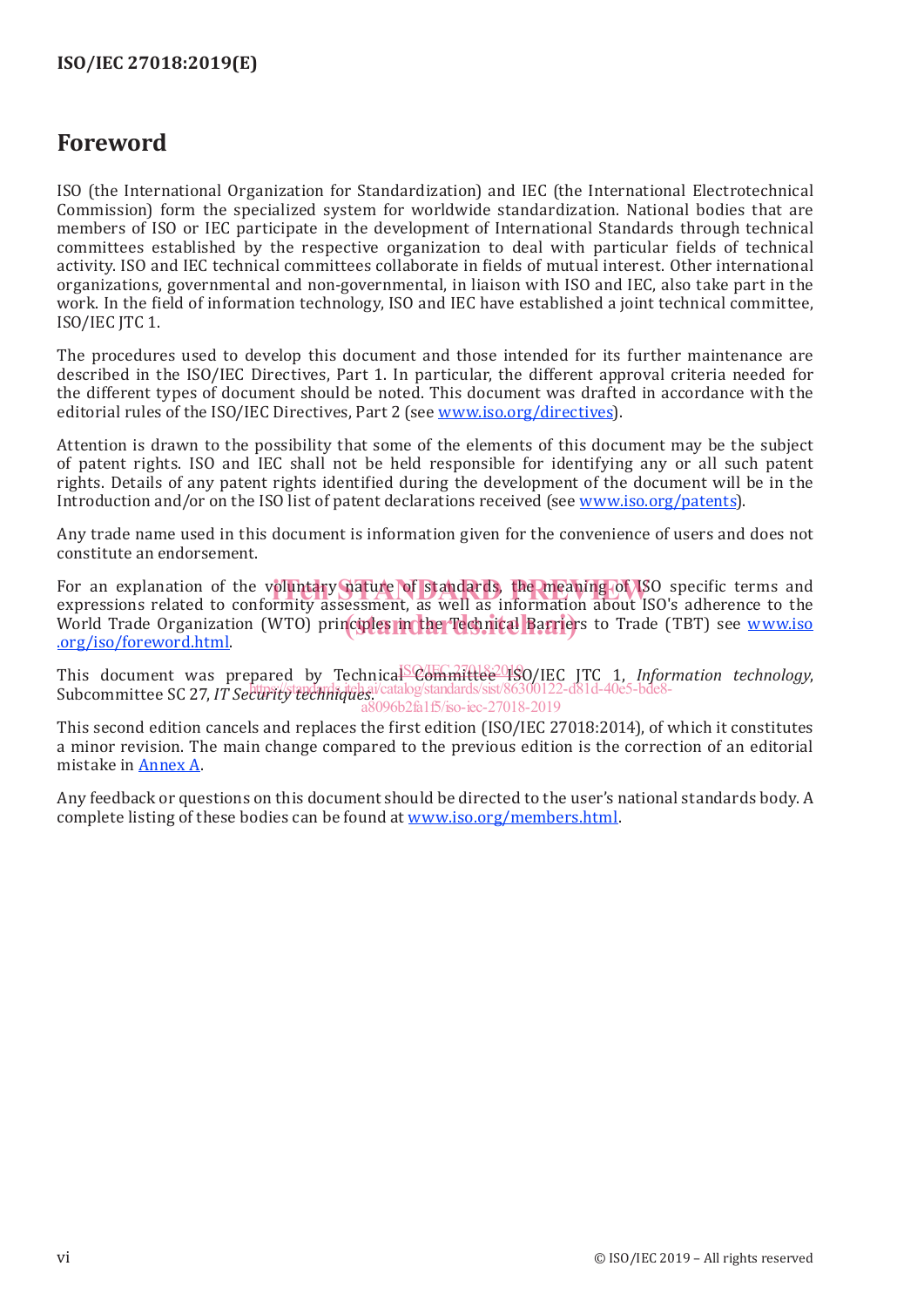## **Introduction**

## **0.1 Background and context**

Cloud service providers who process Personally Identifiable Information (PII) under contract to their customers need to operate their services in ways that allow both parties to meet the requirements of applicable legislation and regulations covering the protection of PII. The requirements and the way in which the requirements are divided between the cloud service provider and its customers vary according to legal jurisdiction, and according to the terms of the contract between the cloud service provider and the customer. Legislation which governs how PII is allowed to be processed (i.e. collected, used, transferred and disposed of) is sometimes referred to as data protection legislation; PII is sometimes referred to as personal data or personal information. The obligations falling on a PII processor vary from jurisdiction to jurisdiction, which makes it challenging for businesses providing cloud computing services to operate multinationally.

A public cloud service provider is a "PII processor" when it processes PII for and according to the instructions of a cloud service customer. The cloud service customer, who has the contractual relationship with the public cloud PII processor, can range from a natural person, a "PII principal", processing his or her own PII in the cloud, to an organization, a "PII controller", processing PII relating to many PII principals. The cloud service customer can authorize one or more cloud service users associated with it to use the services made available to it under its contract with the public cloud PII processor. Note that the cloud service customer has authority over the processing and use of the data. A cloud service customer who is also a PII controller can be subject to a wider set of obligations governing the protection of PII than the public cloud PII processor. Maintaining the distinction between governing the protection of PII than the public cloud PII processor. Maintaining the distinction between<br>PII controller and PII processor relies on the public cloud PII processor having no data processing objectives other than those set by the cloud service customer with respect to the PII it processes and objectives other than those set by the cloud service customer with respect<br>the operations necessary to achieve the cloud service customer's objectives.

NOTE Where the public cloud PII processor is processing cloud service customer account data, it can be acting as a PII controller for this purpose. This document does not cover such activity.<br>https://standard.item.ai/catalog.item.ai/catalog/standards/sist/86300122-d81d-40e5-bde8-

The intention of this document, when used in conjunction with the information security objectives and controls in ISO/IEC 27002, is to create a common set of security categories and controls that can be implemented by a public cloud computing service provider acting as a PII processor. It has the following objectives:

- to help the public cloud service provider to comply with applicable obligations when acting as a PII processor, whether such obligations fall on the PII processor directly or through contract;
- to enable the public cloud PII processor to be transparent in relevant matters so that cloud service customers can select well-governed cloud-based PII processing services;
- to assist the cloud service customer and the public cloud PII processor in entering into a contractual agreement;
- to provide cloud service customers with a mechanism for exercising audit and compliance rights and responsibilities in cases where individual cloud service customer audits of data hosted in a multi-party, virtualized server (cloud) environment can be impractical technically and can increase risks to those physical and logical network security controls in place.

This document can assist by providing a common compliance framework for public cloud service providers, in particular those that operate in a multinational market.

### **0.2 PII protection controls for public cloud computing services**

This document is designed for organizations to use as a reference for selecting PII protection controls within the process of implementing a cloud computing information security management system based on ISO/IEC 27001, or as a guidance document for implementing commonly accepted PII protection controls for organizations acting as public cloud PII processors. In particular, this document has been based on ISO/IEC 27002, taking into consideration the specific risk environment(s) arising from those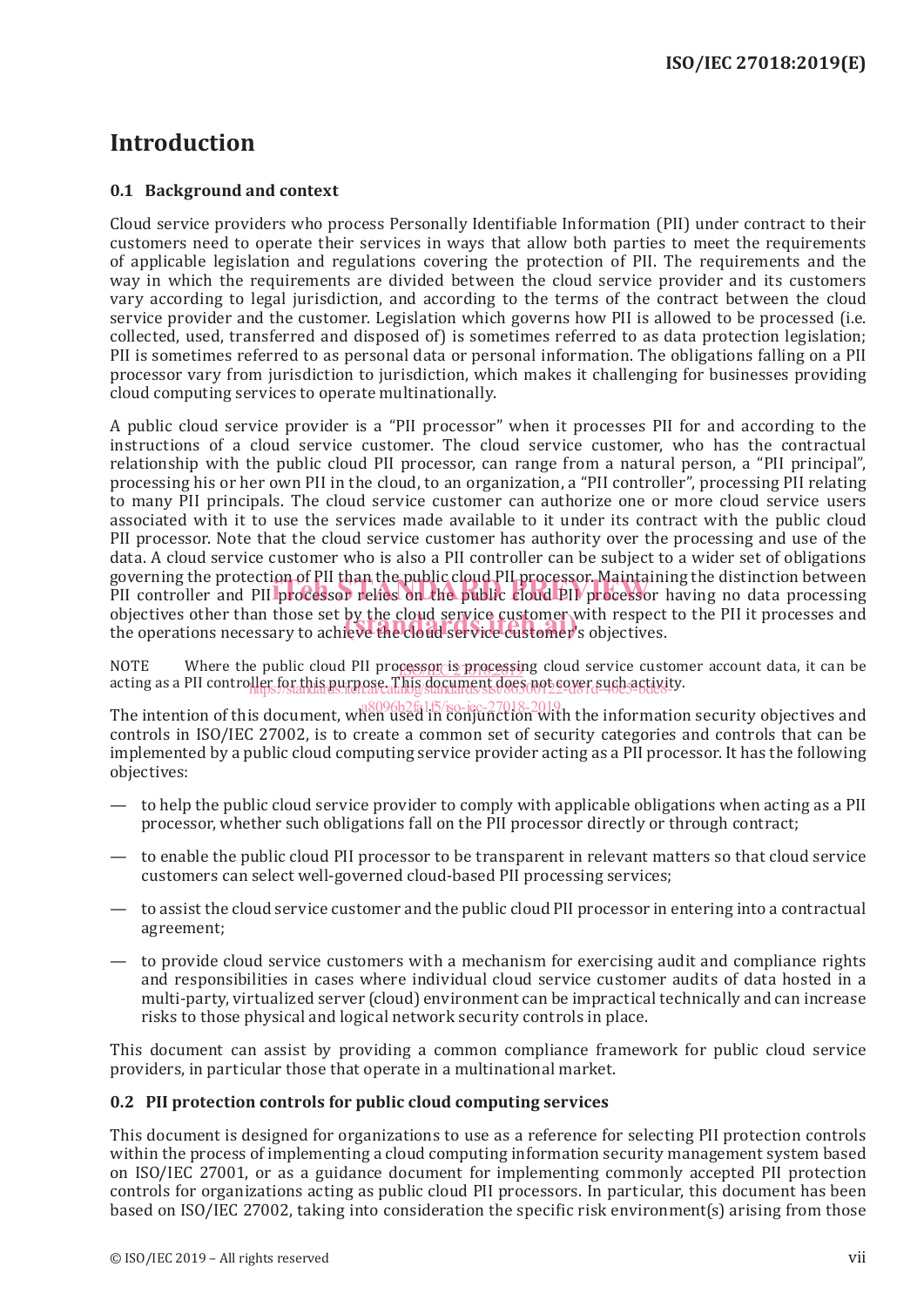PII protection requirements which can apply to public cloud computing service providers acting as PII processors.

Typically, an organization implementing ISO/IEC 27001 is protecting its own information assets. However, in the context of PII protection requirements for a public cloud service provider acting as a PII processor, the organization is protecting the information assets entrusted to it by its customers. Implementation of the controls of ISO/IEC 27002 by the public cloud PII processor is both suitable for this purpose and necessary. This document augments the ISO/IEC 27002 controls to accommodate the distributed nature of the risk and the existence of a contractual relationship between the cloud service customer and the public cloud PII processor. This document augments ISO/IEC 27002 in two ways:

- implementation guidance applicable to public cloud PII protection is provided for certain of the existing ISO/IEC 27002 controls, and
- Annex A provides a set of additional controls and associated guidance intended to address public cloud PII protection requirements not addressed by the existing ISO/IEC 27002 control set.

Most of the controls and guidance in this document also apply to a PII controller. However, the PII controller is, in most cases, subject to additional obligations not specified here.

## **0.3 PII protection requirements**

It is essential that an organization identifies its requirements for the protection of PII. There are three main sources of requirement, as given below.

a) Legal, Statutory, Regulatory and Contractual Requirements: One source is the legal, statutory, Legal, Statutory, Regulatory and Contractual Requirements: One source is the legal, statutory,<br>regulatory and contractual requirements and obligations that an organization, its trading partners, contractors and service providers have to satisfy, and their socio-cultural responsibilities partners, contractors and service providers have to satisfy, and their socio-cultural responsibilities<br>and operating environment. It should be noted that legislation, regulations and contractual commitments made by the PII processor can mandate the selection of particular controls and can also necessitate specific criteria for implementing those controls. These requirements can vary from one jurisdiction to anotherds.iteh.ai/catalog/standards/sist/86300122-d81d-40e5-bde8-

#### a8096b2fa1f5/iso-iec-27018-2019

- b) Risks: Another source is derived from assessing risks to the organization associated with PII, taking into account the organization's overall business strategy and objectives. Through a risk assessment, threats are identified, vulnerability to and likelihood of occurrence is evaluated and potential impact is estimated. ISO/IEC 27005 provides information security risk management guidance, including advice on risk assessment, risk acceptance, risk communication, risk monitoring and risk review. ISO/IEC 29134 provides guidance on privacy impact assessment.
- c) Corporate policies: While many aspects covered by a corporate policy are derived from legal and socio-cultural obligations, an organization can also choose voluntarily to go beyond the criteria that are derived from the requirements of a).

### **0.4 Selecting and implementing controls in a cloud computing environment**

Controls can be selected from this document (which includes by reference the controls from ISO/ IEC 27002, creating a combined reference control set for the sector or application defined by the scope). If required, controls can also be selected from other control sets, or new controls can be designed to meet specific needs as appropriate.

NOTE A PII processing service provided by a public cloud PII processor can be considered as an application of cloud computing rather than as a sector in itself. Nevertheless, the term "sector-specific" is used in this document, as this is the conventional term used within other standards in the ISO/IEC 27000 series.

The selection of controls is dependent on organizational decisions based on the criteria for risk acceptance, risk treatment options, and the general risk management approach applied to the organization and, through contractual agreements, its customers and suppliers. It is also subject to relevant national and international legislation and regulations. Where controls from this document are not selected, this needs to be documented with justification for the omission.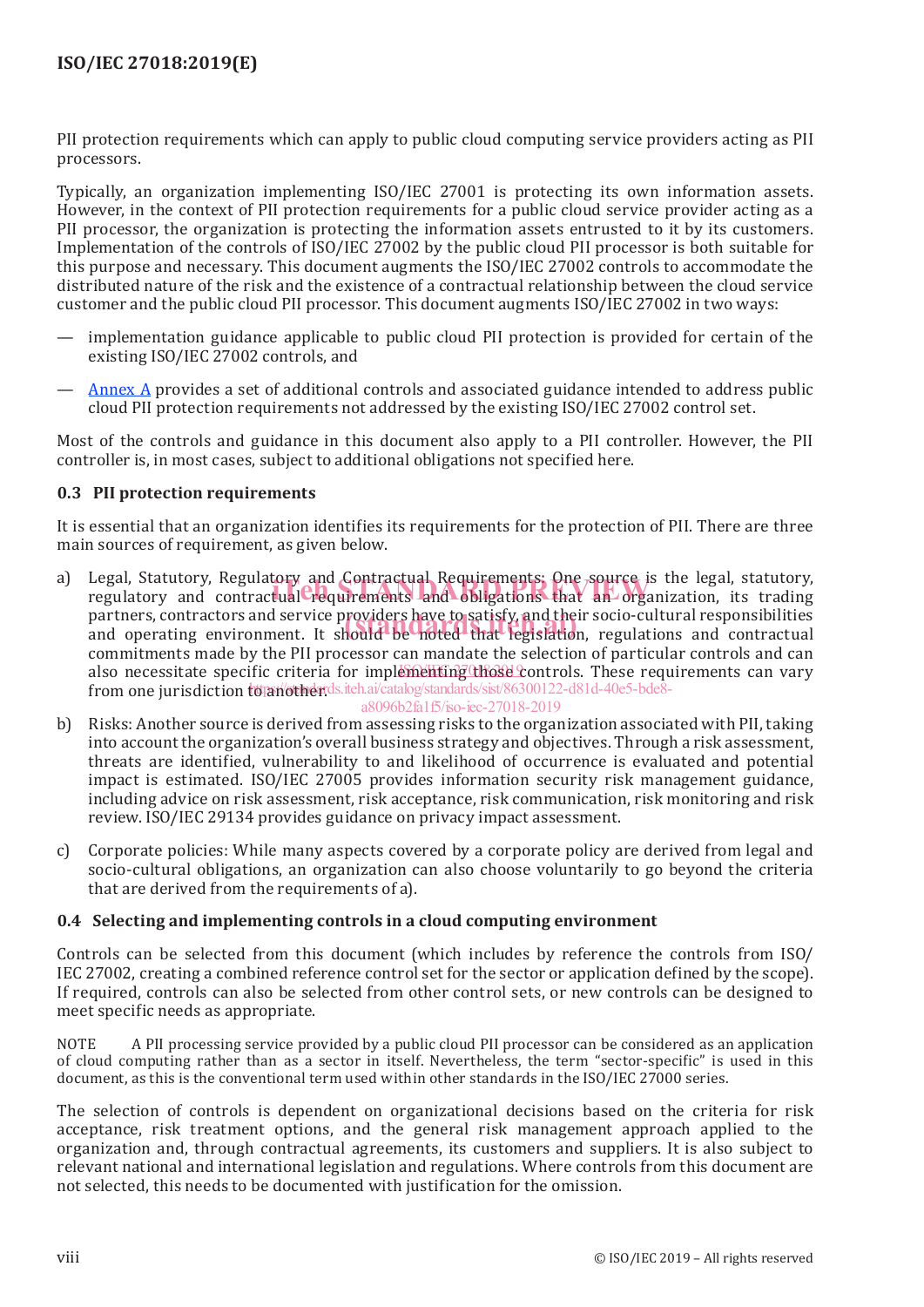Further, the selection and implementation of controls is dependent on the public cloud provider's actual role in the context of the whole cloud computing reference architecture (see ISO/IEC 17789). Many different organizations can be involved in providing infrastructure and application services in a cloud computing environment. In some circumstances, selected controls can be unique to a particular service category of the cloud computing reference architecture. In other instances, there can be shared roles in implementing security controls. Contractual agreements need to clearly specify the PII protection responsibilities of all organizations involved in providing or using the cloud services, including the public cloud PII processor, its sub-contractors and the cloud service customer.

The controls in this document can be considered as guiding principles and applicable for most organizations. They are explained in more detail below along with implementation guidance. Implementation can be made simpler if requirements for the protection of PII have been considered in the design of the public cloud PII processor's information system, services and operations. Such consideration is an element of the concept that is often called "Privacy by Design" (see Bibliographic entry  $[9]$ ).

### **0.5 Developing additional guidelines**

This document can be regarded as a starting point for developing PII protection guidelines. It is possible that not all of the controls and guidance in this code of practice are applicable. Furthermore, additional controls and guidelines not included in this document can be required. When documents are developed containing additional guidelines or controls, it can be useful to include cross-references to clauses in this document where applicable to facilitate compliance checking by auditors and business partners.

### **0.6 Lifecycle considerations**

old Energie considerations<br>PII has a natural lifecycle, from creation and origination through storage, processing, use and transmission to its eventual destruction or decay. The risks to PII can vary during its lifetime but metastion of PII remains important to some evtent of all stages. protection of PII remains important to some extent at all stages.

PII protection requirements need to be  $\frac{120 \text{ FG}}{27018201}$  as existing and new information systems are  $\frac{120 \text{ FG}}{270122}$  and  $\frac{121 \text{ FG}}{270122}$  and  $\frac{121 \text{ FG}}{270122}$  and  $\frac{121 \text{ FG}}{270122}$  and  $\frac{1$ managed through their lifecycle. https://standards.iteh.ai/catalog/standards/sist/86300122-d81d-40e5-bde8 a8096b2fa1f5/iso-iec-27018-2019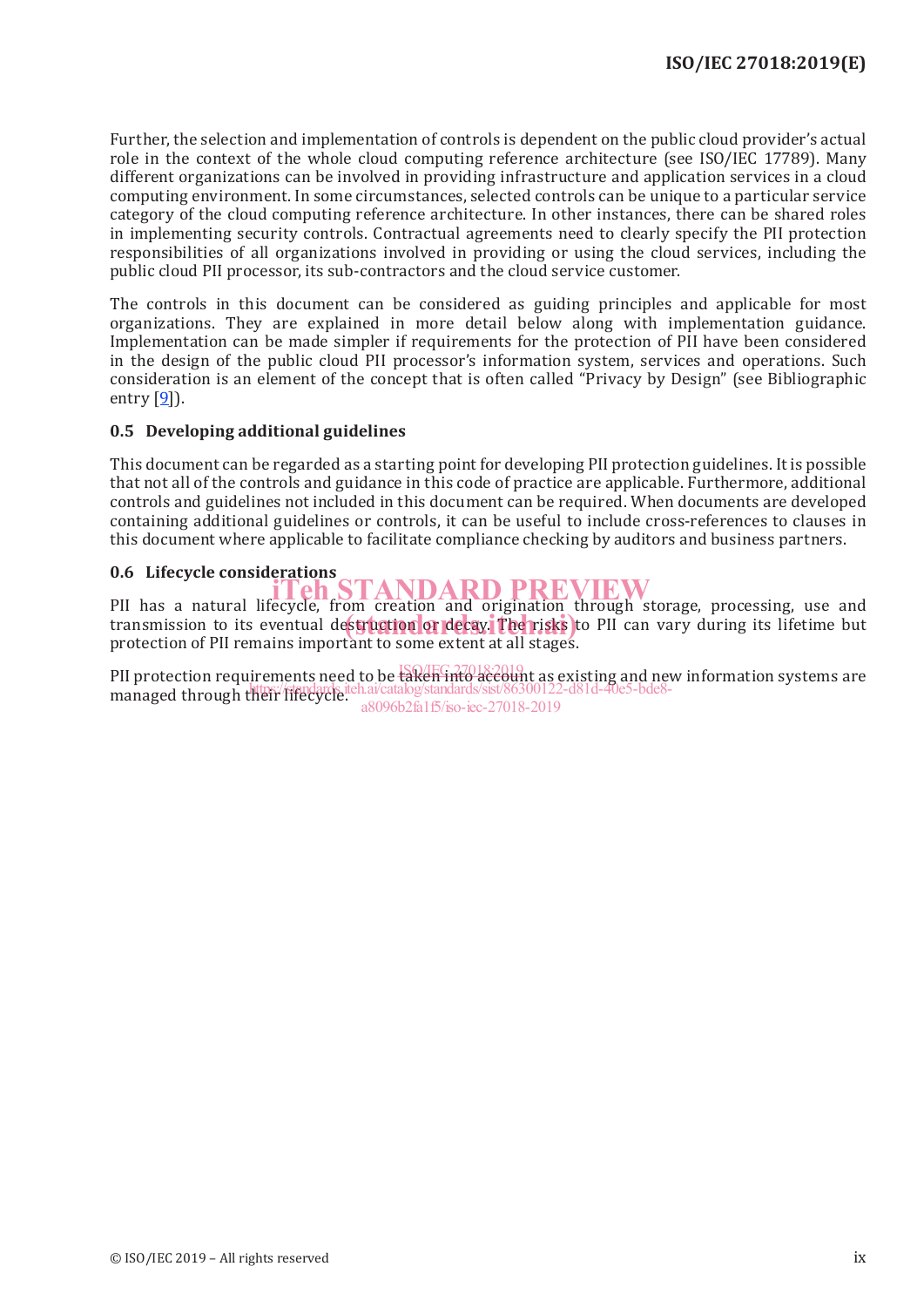# iTeh STANDARD PREVIEW (standards.iteh.ai)

ISO/IEC 27018:2019 https://standards.iteh.ai/catalog/standards/sist/86300122-d81d-40e5-bde8 a8096b2fa1f5/iso-iec-27018-2019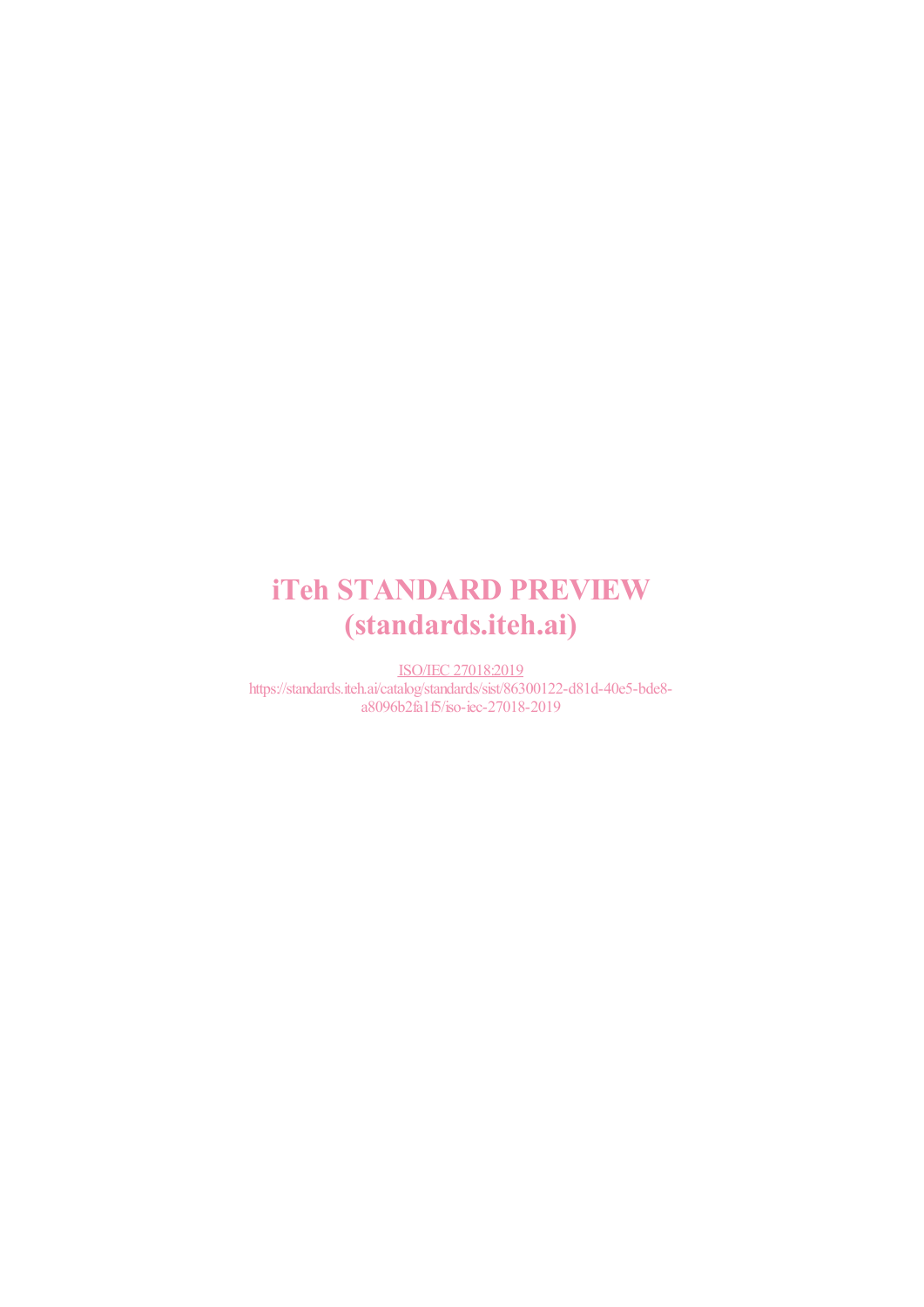## **Information technology — Security techniques — Code of practice for protection of personally identifiable information (PII) in public clouds acting as PII processors**

## **1 Scope**

This document establishes commonly accepted control objectives, controls and guidelines for implementing measures to protect Personally Identifiable Information (PII) in line with the privacy principles in ISO/IEC 29100 for the public cloud computing environment.

In particular, this document specifies guidelines based on ISO/IEC 27002, taking into consideration the regulatory requirements for the protection of PII which can be applicable within the context of the information security risk environment(s) of a provider of public cloud services.

This document is applicable to all types and sizes of organizations, including public and private companies, government entities and not-for-profit organizations, which provide information processing services as PII processors via cloud computing under contract to other organizations.

The guidelines in this document can also be relevant to organizations acting as PII controllers. However, PII controllers can be subject to additional PII protection legislation, regulations and obligations, not PII controllers can be subject to additional PII protection legislation, regulations and obligat<br>applying to PII processors. This document is not intended to cover such additional obligations.

## **2 Normative references**

# ISO/IEC 27018:2019

(standards.iteh.ai)

The following documents are referred to in the text in such a way that some or all of their content constitutes requirements of this documents  $\epsilon$  and  $\epsilon$  dated references, only the edition cited applies. For undated references, the latest edition of the referenced document (including any amendments) applies.

ISO/IEC 17788, *Information technology — Cloud computing — Overview and vocabulary*

ISO/IEC 27000, *Information technology — Security techniques — Information security management systems — Overview and vocabulary*

ISO/IEC 27002:2013, *Information technology — Security techniques — Code of practice for information security controls*

## **3 Terms and definitions**

For the purposes of this document, the terms and definitions given in ISO/IEC 17788, ISO/IEC 27000 and the following apply.

ISO and IEC maintain terminological databases for use in standardization at the following addresses:

- ISO Online browsing platform: available at https://www.iso.org/obp
- IEC Electropedia: available at http://www.electropedia.org/

### **3.1**

### **data breach**

compromise of security that leads to the accidental or unlawful destruction, loss, alteration, unauthorized disclosure of, or access to, protected data transmitted, stored or otherwise processed

[SOURCE: ISO/IEC 27040:2015, 3.7]